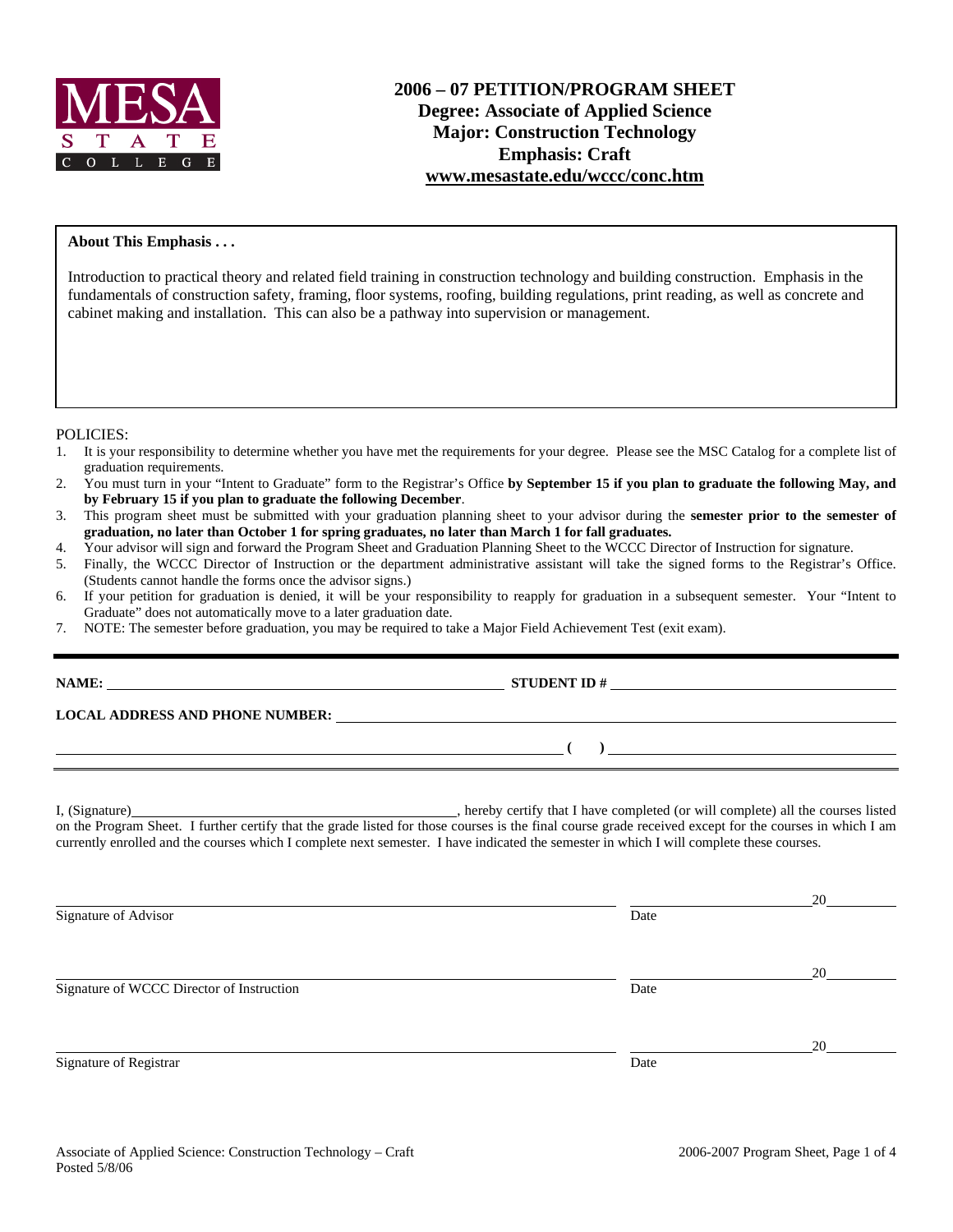- A cumulative grade point average of 2.0 or higher must be maintained for all courses taken and "C" or better must be achieved in each course which comprises the area of emphasis or specialization for CONC.
- It is recommended that students work closely with a faculty advisor when selecting appropriate courses and scheduling classes.

| <b>GENERAL EDUCATION</b> (18 Semester Hours) |                                                                                                       |                                                                                                                                                                      |       |      |      |                                                                       |                                                              |     |        |                                                                                                                                                                                                                                   |      |      |           |
|----------------------------------------------|-------------------------------------------------------------------------------------------------------|----------------------------------------------------------------------------------------------------------------------------------------------------------------------|-------|------|------|-----------------------------------------------------------------------|--------------------------------------------------------------|-----|--------|-----------------------------------------------------------------------------------------------------------------------------------------------------------------------------------------------------------------------------------|------|------|-----------|
| Course                                       | No.                                                                                                   | Credit                                                                                                                                                               | Grade | Term | Year | Trns/Subs                                                             | Course                                                       | No. | Credit | Grade                                                                                                                                                                                                                             | Term | Year | Trns/Subs |
| <b>English</b> (6 semester hours)            |                                                                                                       |                                                                                                                                                                      |       |      |      |                                                                       | Social and Behavioral Science, Humanities or Applied Studies |     |        |                                                                                                                                                                                                                                   |      |      |           |
| <b>ENGL</b>                                  | 111                                                                                                   |                                                                                                                                                                      |       |      |      | $\frac{3}{2}$ $\frac{1}{2}$ $\frac{1}{2}$ $\frac{1}{2}$ $\frac{1}{2}$ | <b>Courses</b> (6 semester hours)                            |     |        |                                                                                                                                                                                                                                   |      |      |           |
| <b>ENGL</b>                                  | 112                                                                                                   |                                                                                                                                                                      |       |      |      |                                                                       |                                                              |     |        |                                                                                                                                                                                                                                   |      |      |           |
|                                              |                                                                                                       |                                                                                                                                                                      |       |      |      |                                                                       |                                                              |     |        |                                                                                                                                                                                                                                   |      |      |           |
|                                              | <b>Mathematics – UTEC 107 or MATH 113</b> (4 semester hours)<br><b>Kinesiology</b> (2 semester hours) |                                                                                                                                                                      |       |      |      |                                                                       |                                                              |     |        |                                                                                                                                                                                                                                   |      |      |           |
|                                              |                                                                                                       | $\frac{4}{\sqrt{1-\frac{1}{2}}}$ $\frac{4}{\sqrt{1-\frac{1}{2}}}$ $\frac{1}{\sqrt{1-\frac{1}{2}}}$ $\frac{1}{\sqrt{1-\frac{1}{2}}}$ $\frac{1}{\sqrt{1-\frac{1}{2}}}$ |       |      |      |                                                                       | KINE/HPWA                                                    | 100 |        | $\mathbf{1}$ and the set of the set of the set of the set of the set of the set of the set of the set of the set of the set of the set of the set of the set of the set of the set of the set of the set of the set of the set of |      |      |           |
|                                              |                                                                                                       |                                                                                                                                                                      |       |      |      |                                                                       | <b>KINA/HPWE</b>                                             |     |        |                                                                                                                                                                                                                                   |      |      |           |
|                                              | See the M.S.C. catalog for the list of approved KINA/HPWE/Selected DANC courses.                      |                                                                                                                                                                      |       |      |      |                                                                       |                                                              |     |        |                                                                                                                                                                                                                                   |      |      |           |

### **Associate of Applied Science: Construction Technology – Craft Course Requirements** (45 Semester Hours)

| Course      | No.        | Credit         | Grade | Term | Year | Trns/Subs | Course      | <u>No.</u> | Credit        | Grade                                                          | Term | Year | Trns/Subs |
|-------------|------------|----------------|-------|------|------|-----------|-------------|------------|---------------|----------------------------------------------------------------|------|------|-----------|
| <b>CONC</b> | 100        | $\mathbf{1}$   |       |      |      |           | <b>CONC</b> | 131        |               |                                                                |      |      |           |
| <b>CONC</b> | 101        | $\overline{3}$ |       |      |      |           | <b>CONC</b> | 140        | $\frac{2}{2}$ |                                                                |      |      |           |
| <b>CONC</b> | 102        | $\perp$        |       |      |      |           | <b>CONC</b> | 147        | $\frac{2}{2}$ |                                                                |      |      |           |
| <b>CONC</b> | 103        | $\blacksquare$ |       |      |      |           | <b>CONC</b> | 201        |               |                                                                |      |      |           |
| CADT        | 105        | $\overline{3}$ |       |      |      |           | CONC        | 202        |               |                                                                |      |      |           |
| <b>CONC</b> | 120        | $\frac{2}{2}$  |       |      |      |           | <b>CONC</b> | $-203$     | $\frac{2}{2}$ |                                                                |      |      |           |
| <b>CONC</b> | 121        | $\frac{2}{2}$  |       |      |      |           | <b>CONC</b> | 205        |               | $\frac{2}{\sqrt{2}}$ $\frac{2}{\sqrt{2}}$ $\frac{2}{\sqrt{2}}$ |      |      |           |
| <b>CONC</b> | 122        | $\frac{2}{2}$  |       |      |      |           | <b>CONC</b> | 215        | 2             |                                                                |      |      |           |
| <b>CONC</b> | <u>125</u> | $\frac{2}{2}$  |       |      |      |           | <b>CONC</b> | 235        |               |                                                                |      |      |           |
| <b>CONC</b> | 130        | 2              |       |      |      |           | <b>CONC</b> | <u>253</u> |               | $\frac{3}{2}$                                                  |      |      |           |

**Electives** (9 credit hours) from the following: CADT106 and above, CHEM 121/L, MATH 130, ACCT 201, BUGB 351, BUGB 352, STAT 200, MARK 231, PHYS 111/L, MANG 201, MANG 371, CISB 101, CONC 270, FLAS Spanish

#### **GENERAL EDUCATION** (18 Semester Hours)

**English – 6** Semester Hours ENGL 111 **and** ENGL 112

**Mathematics – 4** semester hours UTEC 107 or MATH 113

**Social and Behavioral Science, Humanities, or Applied Studies Courses – 6** semester hours (See current MSC catalog for the approved list of courses that fulfill this requirement.)

**Kinesiology – 2** semester hours KINE/HPWA 100 and one KINA/HPWE/Selected DANC course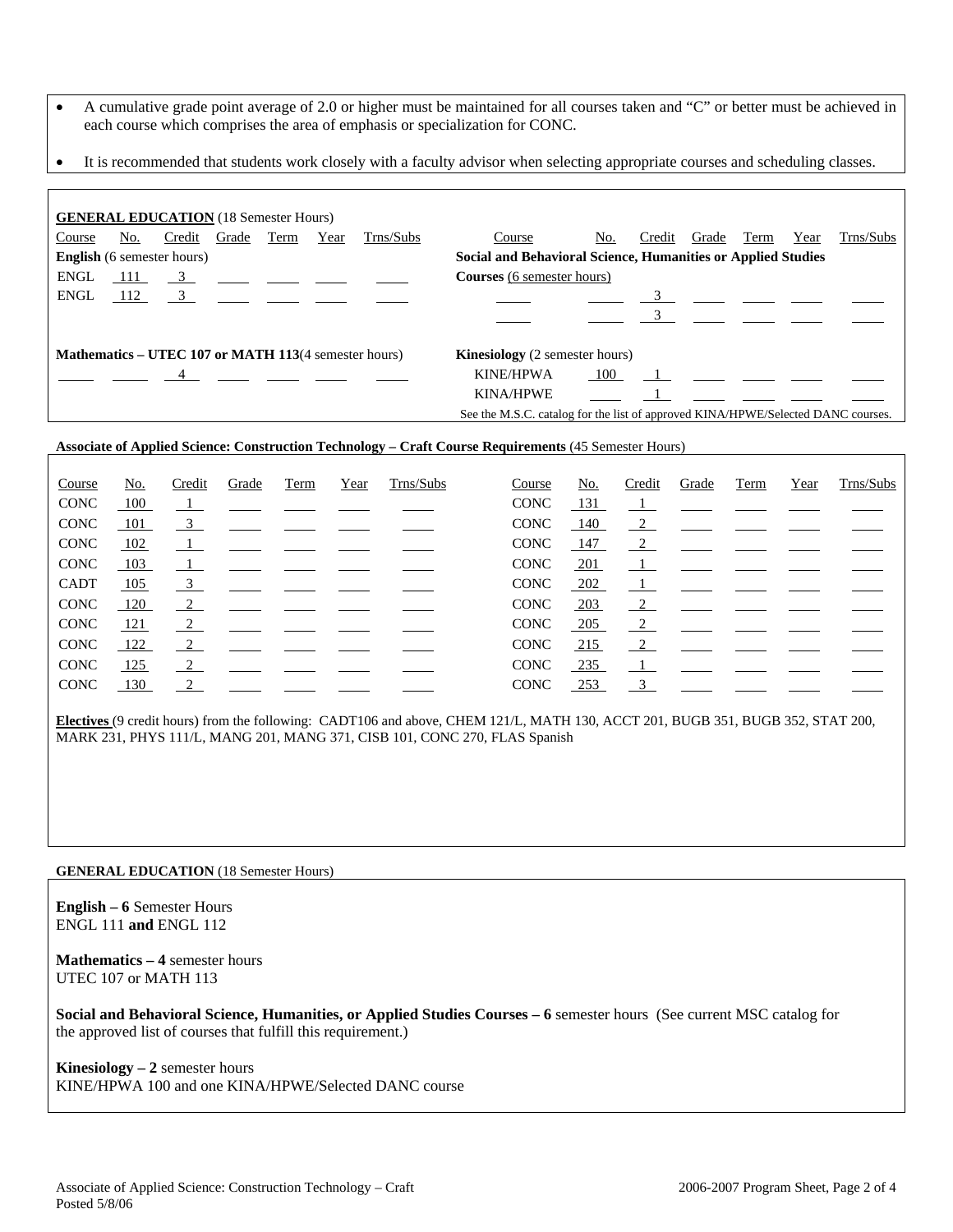## **Associate of Applied Science in Construction Technology – Craft** (63 Semester Hours)

CONC 100 Introduction to the Trades CONC 101 Construction Safety & Regulations CONC 102 Electrical Safety CONC 103 Rigging Safety Basic CADT 105 Print Reading – Residential, Commercial, Industrial CONC 120 General Construction Framing CONC 121 Floor Framing CONC 122 Wall and Ceiling Framing CONC 125 Roof Framing, Material & Methods CONC 130 Windows and Exterior Doors CONC 131 Exterior Trim CONC 140 Stair Construction/Layout CONC 147 General Interior Finishes and Trim CONC 201 Building Permits, Codes, and Ethics CONC 202 Introduction to Concrete Materials CONC 203 Concrete Placing and Finishing CONC 205 Job Site Layout and Measuring CONC 215 Form and Foundation Systems CONC 235 Thermal and Moisture Methods and Materials CONC 253 Cabinets/Countertop